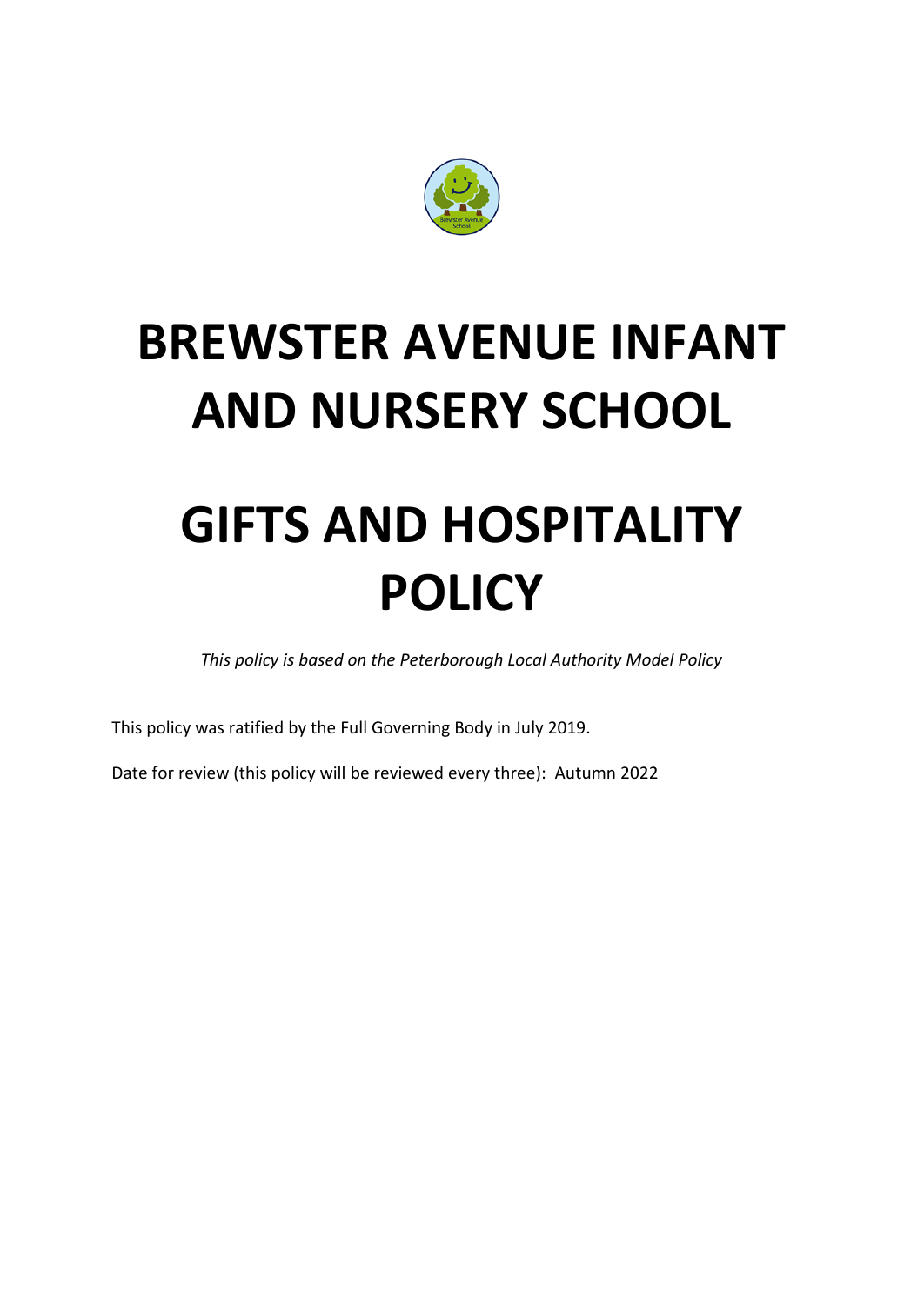### **1. Official and Unofficial Funds**

- 1.1. Official funds are defined as any fund, provided by the Local Authority or other body to meet the Local Authority requirements to provide education. Examples of such funds include:
	- School Budget Share (Schools Block DSG)
	- Pupil Premium Funding
	- Educational Visits
- 1.2. Official funds may also include other monies received by schools for specific projects which are required, as conditions of the funds, to be dealt with through the school's official accounting system.
- 1.3. Unofficial funds are defined as funds operated, wholly or in part, by any employee of the school because of his/her employment, for which the Local Authority does not have a statutory requirement to provide the resources for which the fund is being used.

#### **2. Gifts and Hospitality Given**

- 2.1 Official or unofficial funds must not be used for buying gifts for school staff or other people who may assist the school in a voluntary capacity. Brewster Avenue Infants SMILE values mean there may be an exceptional occasion where the Headteacher may consider flowers are appropriate as a gesture. All purchases of this nature will be recorded with the reason.
- 2.2 Official or unofficial funds should not be used for providing hospitality or meals for staff. Staff and visitors to our school may use refreshments provided, as we consider this a contribution to the need for staff wellbeing and retention, which is an identified issue nationally and particularly in Peterborough. The cost will be reported by the Finance Manager to the Full Governing Body during financial reviews and will be clearly identified in budget headings for transparency. Members of staff undertaking lunchtime supervision duties are entitled to a free meal.
- 2.3 If meetings with visitors to the school extend through the lunch period it is usually acceptable to provide sandwiches or a finger buffet and non alcoholic drinks, all of which may be purchased through the school budget.
- 2.4 There may be occasions when more than light refreshments are required to entertain visitors to the City. Expenditure of this nature should be agreed, in advance, with the Governing Body and setting out the reasons for granting approval.
- 2.5 Under no circumstances should alcohol be purchased using official or unofficial funds
- 2.6 Official or unofficial funds must not be used for the purchase of food or beverages at restaurants or hotels for school staff and/or their families (with the exception of residential events or if meetings are being held off-site – no alcohol is paid for under this exemption).
- 2.7 It may be reasonable to provide refreshments and a light meal on school premises at staff training days or as part of a development activity. Food for such occasions is usually provided via the school kitchen but should this be unavailable / not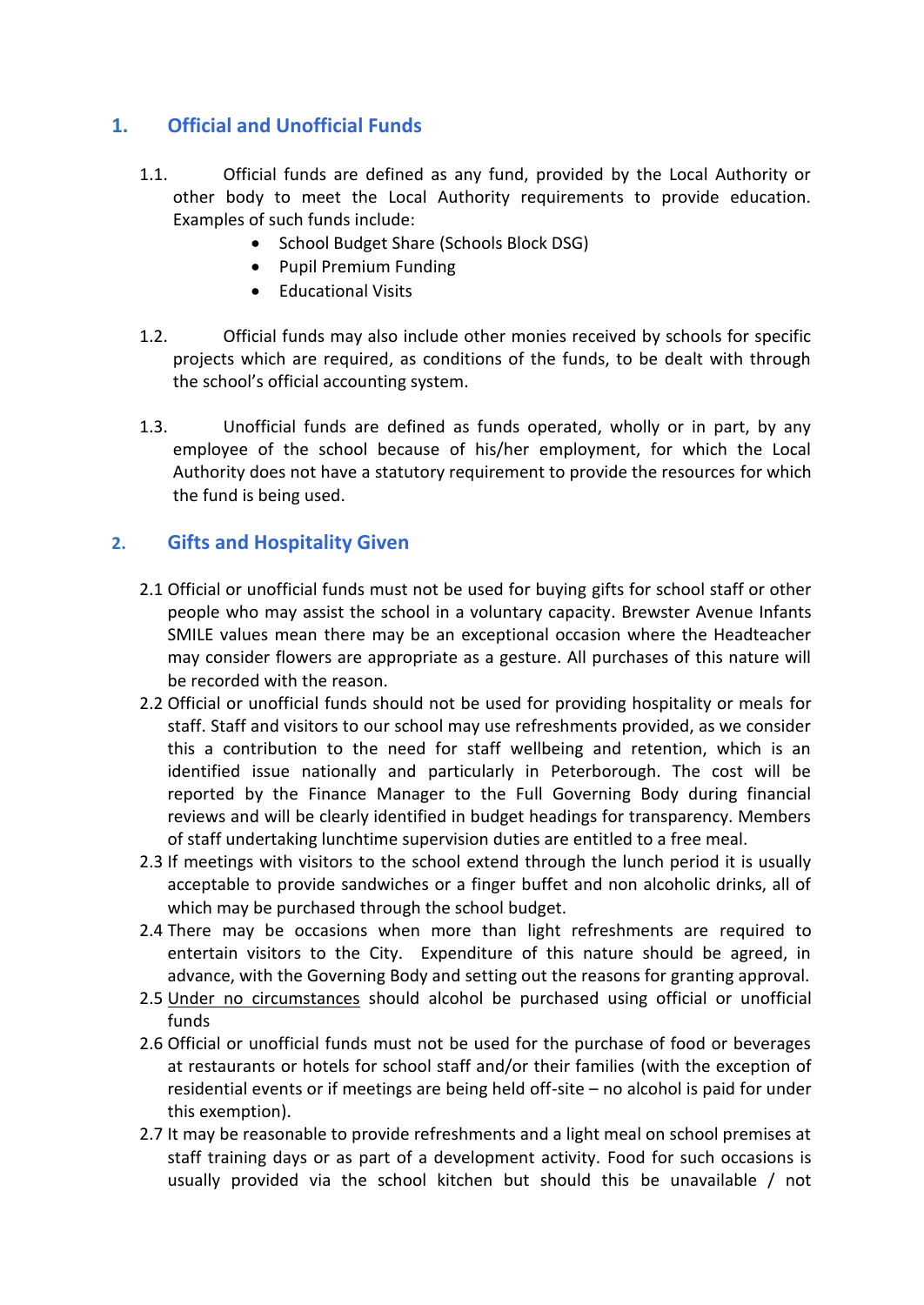appropriate then alternative arrangements can be made. The expectation is that this will be a modest cost.

2.8 Where school staff are on residential training courses, personal expenditure incurred during an overnight stay such as mini bar, newspapers, private telephone calls etc it is the responsibility of the individual employee and this must be paid for in full before leaving the hotel/venue.

#### **3. Gifts and Hospitality Received**

- 3.1 School staff should consider if the acceptance of any gift and/or hospitality could be regarded by a third party as compromising or likely to compromise the impartiality or integrity of a public servant.
- 3.2 If in doubt, the offer should be declined in a polite manner so as not to offend the giver of the gift and/or hospitality and so that they understand there are high corporate and ethical standards to be maintained
- 3.3 During the course of undertaking their duties it is inevitable that school staff will be offered some gifts and/or hospitality at some point and in particular this may apply to staff with financial responsibility – Head Teachers, Bursars, Business Managers, Budget Holders etc. Accordingly all such staff should lead by example and uphold high standards of integrity.
- 3.4 Where any gift and/or hospitality is offered by a person or organisation seeking to do business with the school, particularly where the offer is made to an individual member of staff, it is necessary to exercise extreme caution. The expectation is that as a minimum the individual should consult either the Head Teacher or in the case of the offer being made to the Head Teacher, the Chair of Governors.
- 3.5 A 'trivial gift' (see point 5.4) or modest gift of a promotional nature given to a wide range of people and not uniquely to one individual may be deemed as acceptable. Such gifts may include calendars, diaries, pens or other small items and in such cases do not need prior approval for acceptance and do not need to be recorded in the Gifts and Hospitality Register (See point 4)
- 3.6 Hospitality is sometimes offered to representatives of schools and in such cases extreme caution is needed particularly where the host is seeking to do business with the school to obtain a decision from it. It is important to avoid any suggestion of improper influence.
- 3.7 A working lunch of a modest standard may be acceptable to allow parties to continue a business discussion but extreme caution is needed if any such working lunches are taken with the same company on a frequent basis. Any such hospitality should be recorded in the Gifts and Hospitality Register (See point 4)
- 3.8 It is not acceptable to receive hospitality in the form of holidays or weekends away, tickets to theatres or other entertainment events or the use of company flats, hotel suites or hospitality boxes at sporting and other events.
- 3.9 If any gift and/or hospitality are accepted they must be recorded, within 7 days of the offer of the gift and/or hospitality being made, within the schools Register of Gifts and Hospitality (See Appendix A). This Register should be presented to the Governing Body on a termly basis. Failure to record the receipt of any gifts or hospitality will be deemed as a disciplinary matter.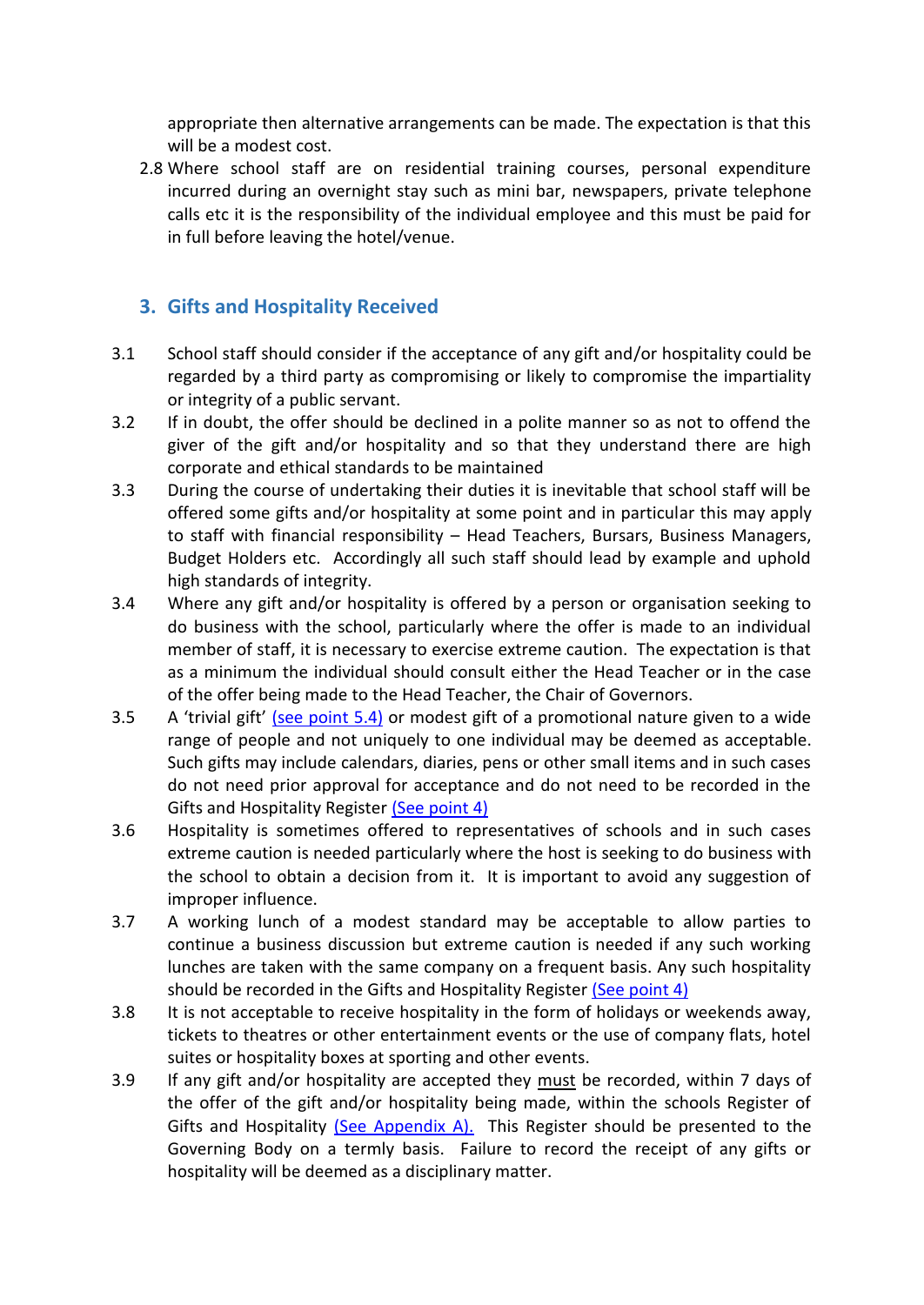- 3.10 Please note that where hospitality is provided at an official function of the local authority there will be no need to declare it within the Gifts and Hospitality Register.
- 3.11 If schools are in any doubt over any gift or offer of hospitality they should seek appropriate advice from the local authority. Corruption and bribery are criminal offences and the local authority will not hesitate to refer such issues to the police for prosecution.

#### **4. Gifts and Hospitality Register**

- 4.1 High ethical standards, along with open and transparent arrangements, are essential to ensure integrity of all staff employed by the school. Accordingly gifts and/or hospitality must be discussed with the Head Teacher or the Chair of Governors and if a decision to accept is taken, the details should be recorded in the Gifts and Hospitality Register.
- 4.2 The Gifts and Hospitatly Register should be held and maintained by a nominated officer within the school and should be freely available for inspection by governors, staff, parents and Local Authority representatives.

#### **5. Liability for Income Tax and National Insurance Contributions**

- 5.1 In theory, the provision of any gift or reward to an employee may create some form of liability for the employee.
- 5.2 ALL gifts in the form of money or 'cash vouchers' (vouchers which can be exchanged for cash e.g. premium bonds or savings stamps) are subject to deductions of Income Tax and National Insurance Contributions.
- 5.3 'Non Cash Vouchers' (vouchers redeemable for goods and services must be reported on Forms P11D and are also liable to National Insurance Contributions. P11D Forms are completed by the Local Authority based on information provided by schools on the Annual Return for the Provision of Gifts and Rewards for Employees. (See Appendix B)
- 5.4 Her Majesty's Revenue and Customs (formerly the Inland Revenue) acknowledge that some gifts may fall under the heading 'Trivial Gifts'. There is no legal definition of a trivial gift but some examples may include:
	- Seasonal gifts such as a small box of chocolates or bottle of wine
	- A diary or a key ring

**Schools providing gifts/rewards to employees are advised to apply caution as there may be a tax liability to the employee. If in doubt schools should seek advice from the Payroll and Pensions Office.**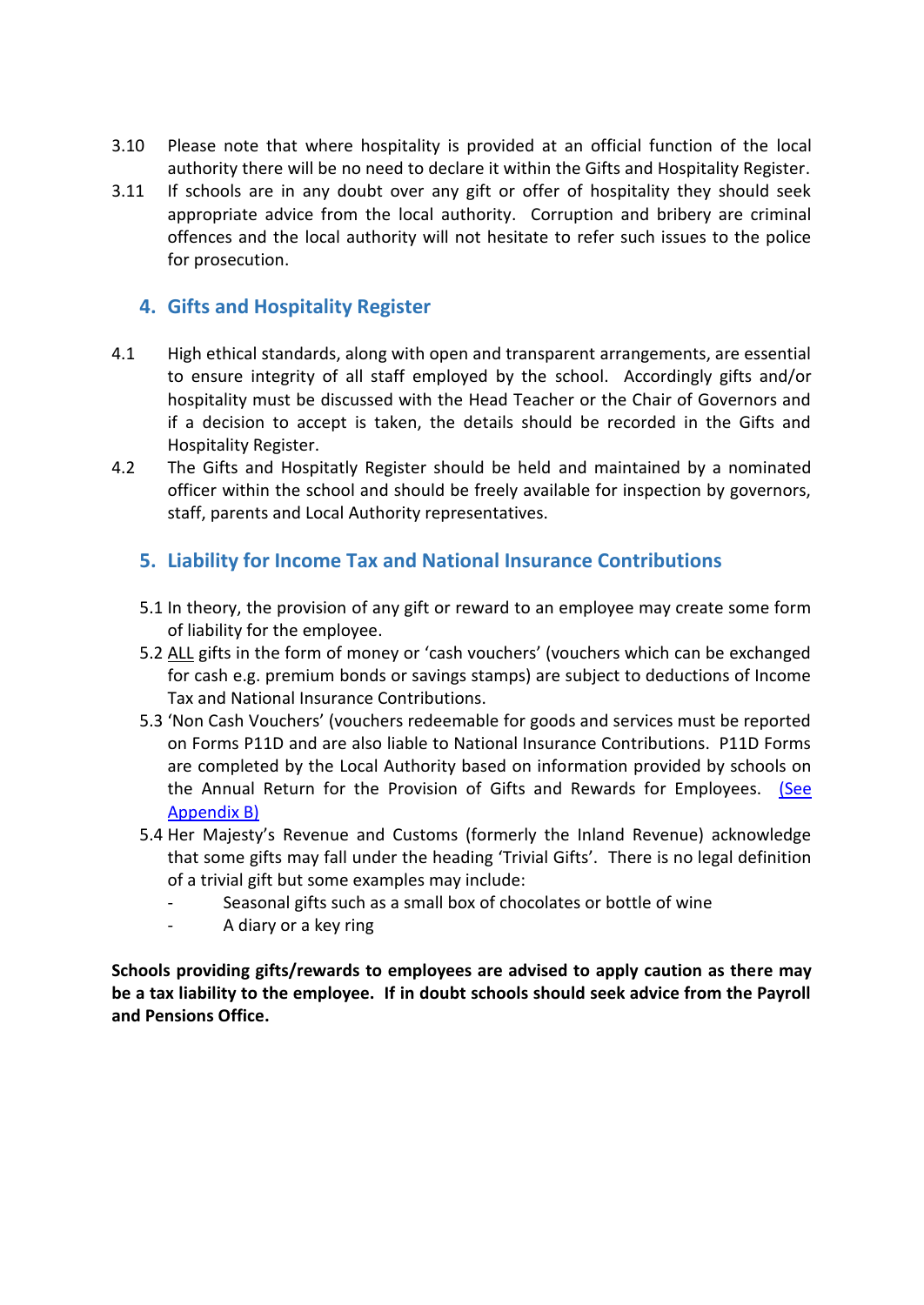## **Appendix A**

# **REGISTER OF GIFTS AND/OR HOSPITALITY**

#### **Brewster Avenue Infant and Nursery School**

Please use this sheet to record **any** gift or hospitality received from 10/07/19

| Date upon which the Gift | Person / Organisation offering | Brief details of        | Estimated or actual value of | Any reasons for accepting the |
|--------------------------|--------------------------------|-------------------------|------------------------------|-------------------------------|
| and/or Hospitality was   | or providing the               | Gift and/or Hospitality | the Gift and/or Hospitality  | Gift and/or Hospitality       |
| offered / received       | Gift and/or Hospitality        | offered / received      |                              |                               |
|                          |                                |                         |                              |                               |
|                          |                                |                         |                              |                               |
|                          |                                |                         |                              |                               |
|                          |                                |                         |                              |                               |
|                          |                                |                         |                              |                               |
|                          |                                |                         |                              |                               |
|                          |                                |                         |                              |                               |
|                          |                                |                         |                              |                               |
|                          |                                |                         |                              |                               |
|                          |                                |                         |                              |                               |
|                          |                                |                         |                              |                               |
|                          |                                |                         |                              |                               |

**Name of person: …………..………………………………… Date placed on Register …………………………..………**